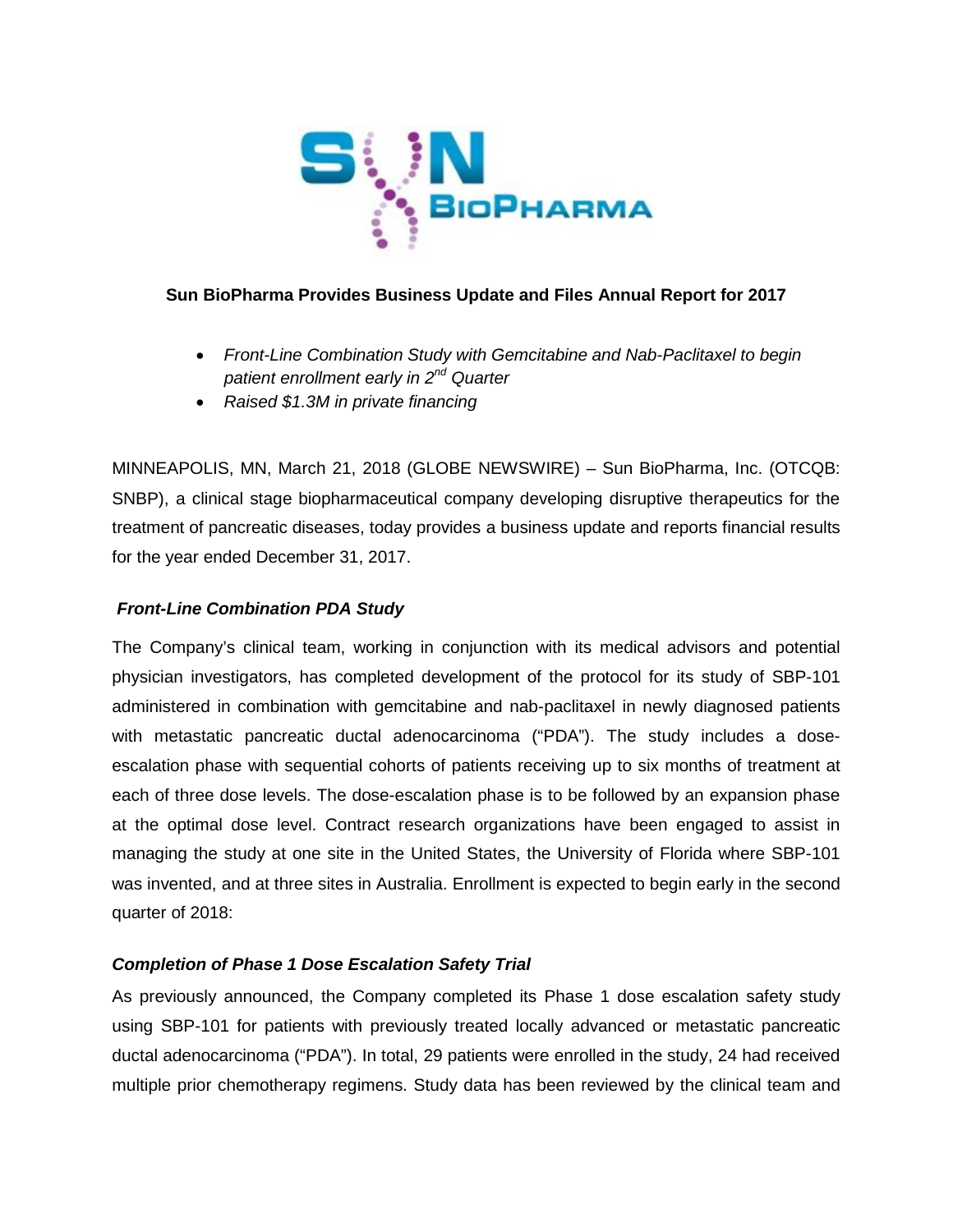compiled into an abstract that has been submitted for an upcoming cancer conference. When appropriate, that additional data will be disclosed by the Company. In addition, the Company is in the process of compiling a final clinical study report that is expected to be complete by the end of the second quarter of 2018.

#### *Private Placement of Common Stock and Warrants*

On February 20, 2018 and March 16, 2018 the Company entered into Securities Purchase Agreements (the "2018 Purchase Agreements") with a number of accredited purchasers. Pursuant to these closings under the 2018 Purchase Agreements we issued 252,200 shares of common stock and warrants to purchase up to an aggregate of 252,200 additional shares, resulting in gross proceeds of \$1.3 million.

#### **Financial Results for the Three Months and Full Year Ended December 31, 2017**

General and administrative (G&A) expenses decreased 7.4% to \$1.2 million in the fourth quarter of 2017, compared with \$1.3 million in the fourth quarter of 2016. G&A expenses increased 28.5% to \$3.4 million in 2017, up from \$2.7 million in 2016. The decrease in the fourth quarter was caused primarily by reduced stock-based compensation expense partially offset by costs incurred in connection with efforts to complete a public offering in the fourth quarter of 2017. The increase for the full year of 2017 resulted from an overall increase in stock-based compensation and costs incurred in connection with efforts to complete a public offering in the fourth quarter of 2017, partially offset by decreased license fees due to the University of Florida.

Research and development (R&D) expenses decreased 24.8% to \$638,000 in the fourth quarter of 2017 down from \$848,000 in the fourth quarter of 2016. R&D expenses for the full year of 2017 increased 3.6% to \$2.6 million as compared with \$2.5 million for 2016. The decrease in fourth quarter resulted from decreased clinical trial and related costs for our Phase 1 clinical study partially offset by contract research costs incurred under an NIH sponsored pancreatitis study. The slight overall increase in R&D expenses for 2017 resulted from an increase in stockbased compensation and contract research costs incurred under an NIH sponsored pancreatitis study partially offset by decreased costs for our Phase 1 clinical trial.

Other expense, net, was \$428,000 in the current quarter compared to \$213,000 in the fourth quarter of 2016. Other expense, net, increased to \$4.9 million for the full year 2017, up from \$285,000 in the prior year. The increase in the current quarter was primarily due to increased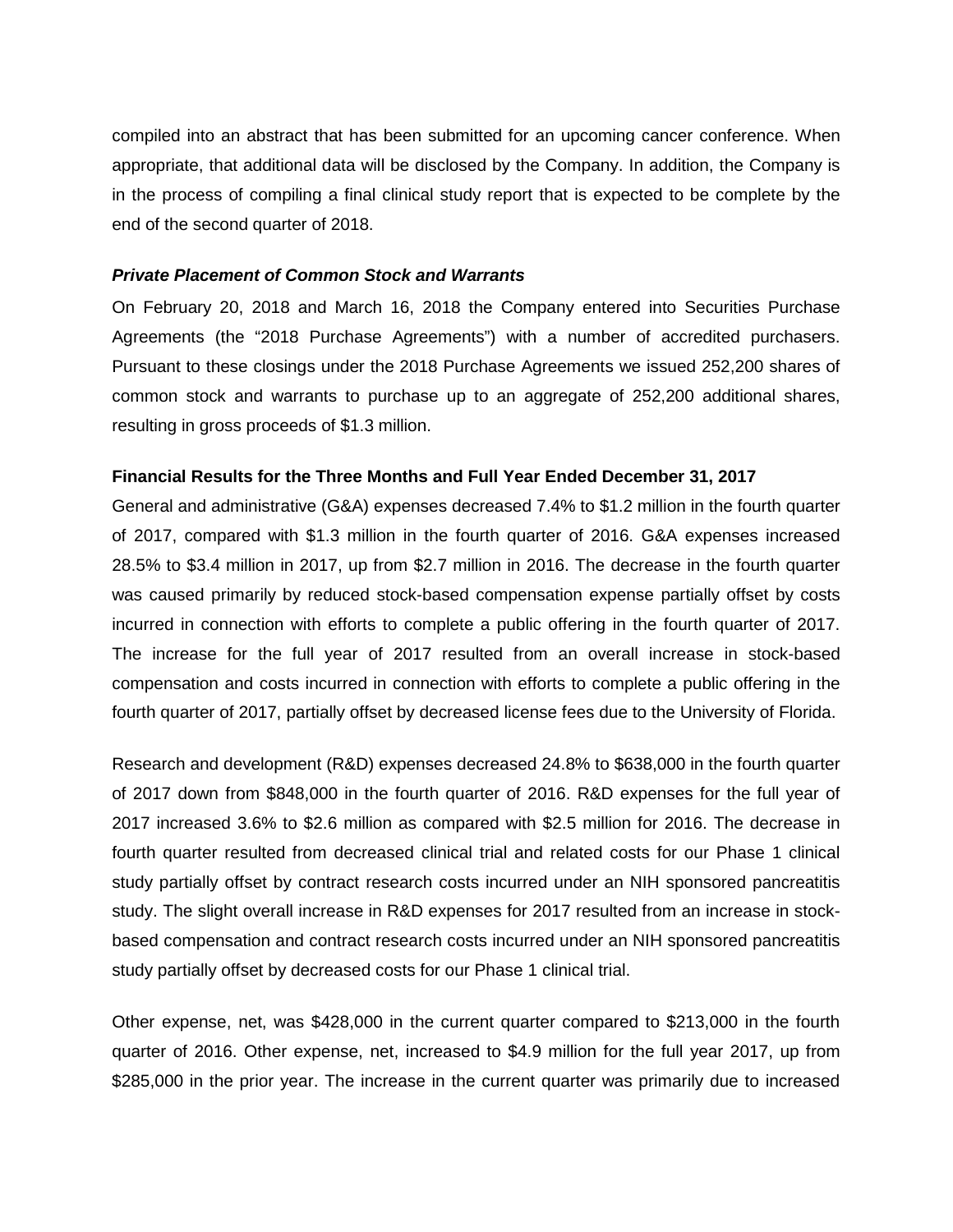interest expense resulting from the amortization of the discount on the 2017 convertible notes payable, partially offset by grant income earned during the current year received under a research grant awarded to the Company in September 2016. On a year-to-date basis, the increase was due primarily to charges recorded related to the induced conversion of debt and increased interest expense resulting from the amortization of the discount on the 2017 convertible notes payable. These expenses were partially offset by foreign currency transaction gains recognized by our Australian subsidiary and grant income earned during the current year period.

Net loss for the quarters ended December 31, 2017 and 2016 was \$2.2 million, or \$0.58 and \$0.34 per diluted share, respectively. The net loss for the full year 2017 was \$10.4 million, or \$2.91 per diluted share, compared to a net loss of \$5.1 million, or \$1.65 per diluted share, for 2016.

#### **Balance Sheet and Cash Flow**

Total cash resources were \$152,000 as of December 31, 2017, compared to \$438,000 as of December 31, 2016. Total current assets were \$767,000 and \$877,000 as of December 31, 2017, and December 31, 2016, respectively. These decreases resulted primarily from the Company's use of cash to fund operations in the current year offset by proceeds raised from the sale of convertible promissory notes during the first quarter of 2017.

Current liabilities decreased to \$4.2 million as of December 31, 2017, compared to \$5.5 million as of December 31, 2016. The decrease in current liabilities resulted primarily from the conversion of approximately \$3.1 million of previously outstanding debt and accrued interest into 418,332 shares of our common stock partially offset by the accreted carrying value of the convertible promissory notes sold during the first quarter of 2017 and increased accrued expenses.

Net cash used in operating activities was \$3.4 million for the year ended December 31, 2017, compared to \$2.4 million for the year ended December 31, 2016. The net cash used in each of these periods primarily reflects the net loss for these periods, and was partially offset by the effects of changes in operating assets and liabilities. In the year ended December 31, 2017, the net loss is also offset by non-cash charges recorded for the loss on induced debt conversion and the amortization of the debt discount.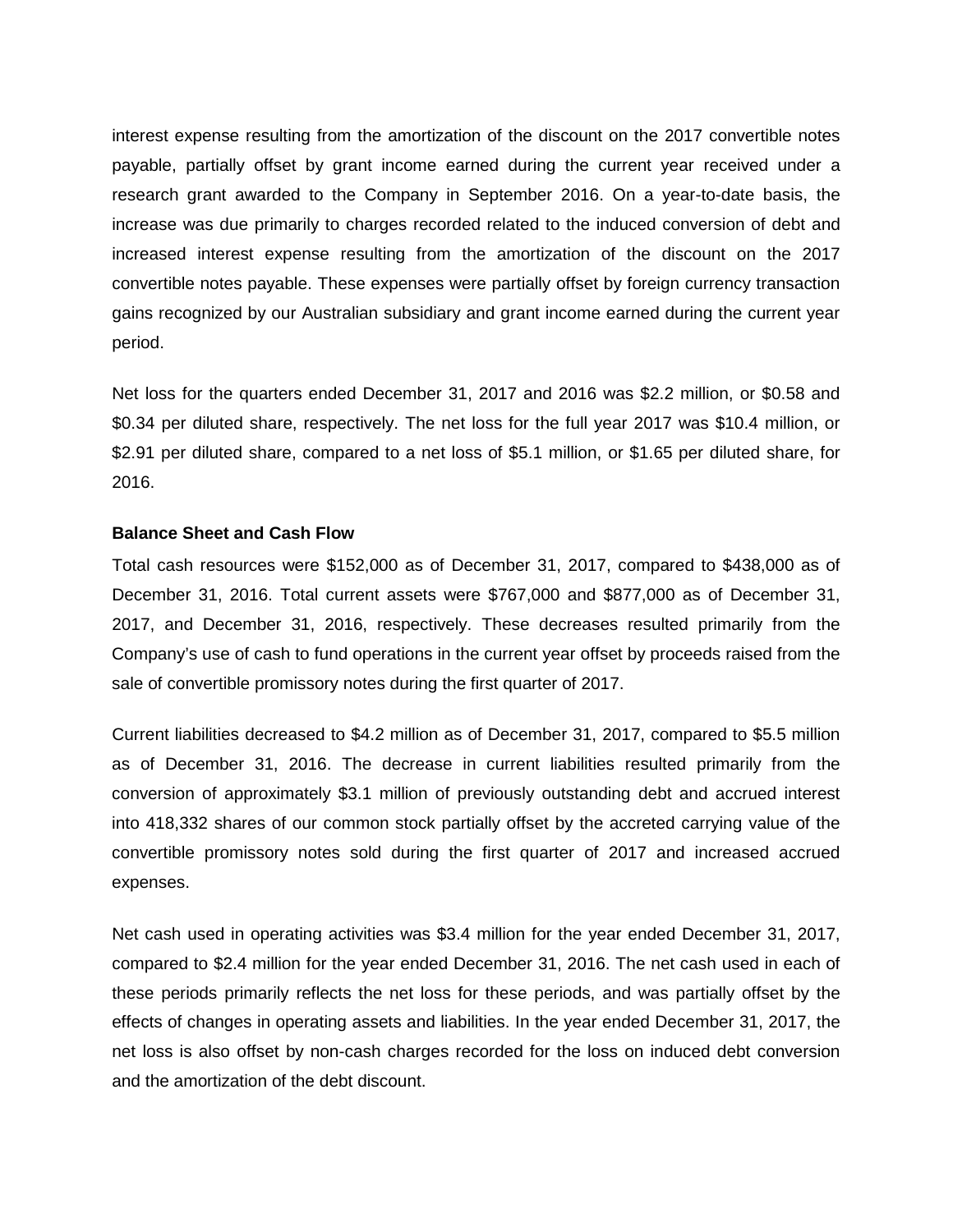#### **About SBP-101**

SBP-101 is a first-in-class, proprietary, polyamine compound designed to exert therapeutic effects in a mechanism specific to the pancreas. Sun BioPharma originally licensed SBP-101 from the University of Florida Research Foundation in 2011. The molecule has been shown to be highly effective in preclinical studies of human pancreatic cancer models, demonstrating superior activity to existing FDA-approved chemotherapy agents. Combination therapy potential has also been shown for pancreatic cancer. SBP-101 is expected to differ from current pancreatic cancer therapies in that it specifically targets the exocrine pancreas and has shown efficacy against primary and metastatic disease in animal models of human pancreatic cancer. Therefore management believes that SBP-101 may effectively treat both primary and metastatic pancreatic cancer, while leaving the insulin-producing islet cells and non-pancreatic tissue unharmed.

#### **About Sun BioPharma**

Sun BioPharma Inc. is a clinical-stage biopharmaceutical company developing disruptive therapeutics for urgent unmet medical needs. The Company's development programs target diseases of the pancreas, including pancreatic cancer and pancreatitis; the Company's initial product candidate is SBP-101 for the treatment of patients with pancreatic cancer. SBP-101 was invented by Raymond Bergeron, Ph.D., a Distinguished Professor Emeritus at the University of Florida. Sun BioPharma has scientific collaborations with pancreatic disease experts at Cedars Sinai Medical Center in Los Angeles, the University of Miami, the University of Florida, the Mayo Clinic Scottsdale, the Austin Health Cancer Trials Centre in Melbourne, Australia and the Ashford Cancer Centre in Adelaide, Australia. The Company's independent Data Safety Monitoring Board (DSMB) is Chaired by James Abbruzzese, MD, Professor of Medicine, Charles Johnson, M.D. Professor of Medicine, a member of the Duke Cancer Institute and Chief, Division of Medical Oncology at Duke University School of Medicine. Further information can be found at: www.sunbiopharma.com. Sun BioPharma's common stock is currently quoted on the OTCQB tier of the over-the-counter markets administered by the OTC Markets Group, Inc. under the symbol: SNBP.

#### **Forward-Looking Statements Safe Harbor**

*This press release contains "forward-looking statements" within the meaning of the Private Securities Litigation Reform Act of 1995. For example, statements regarding the Company's next study, the timing and effects of the reverse stock split and potential eligibility and approval*  for listing on a national securities exchange are forward-looking statements. Any other *statements that are not historical fact (including, but not limited to statements that contain words such as "will", "believes," "may," "anticipates," "expects," "estimates" or "plans") should also be considered to be forward-looking statements. Forward-looking statements are not a guarantee of future performance or results, and will not necessarily be accurate indications of the times at, or by, which such performance or results will be achieved. Forward-looking statements are based on information available at the time the statements are made and involve known and unknown risks, uncertainties and other factors that may cause our results, levels of activity, performance or achievements to be materially different from the information expressed or implied by such forward-looking statements, including, without limitation, our need to obtain*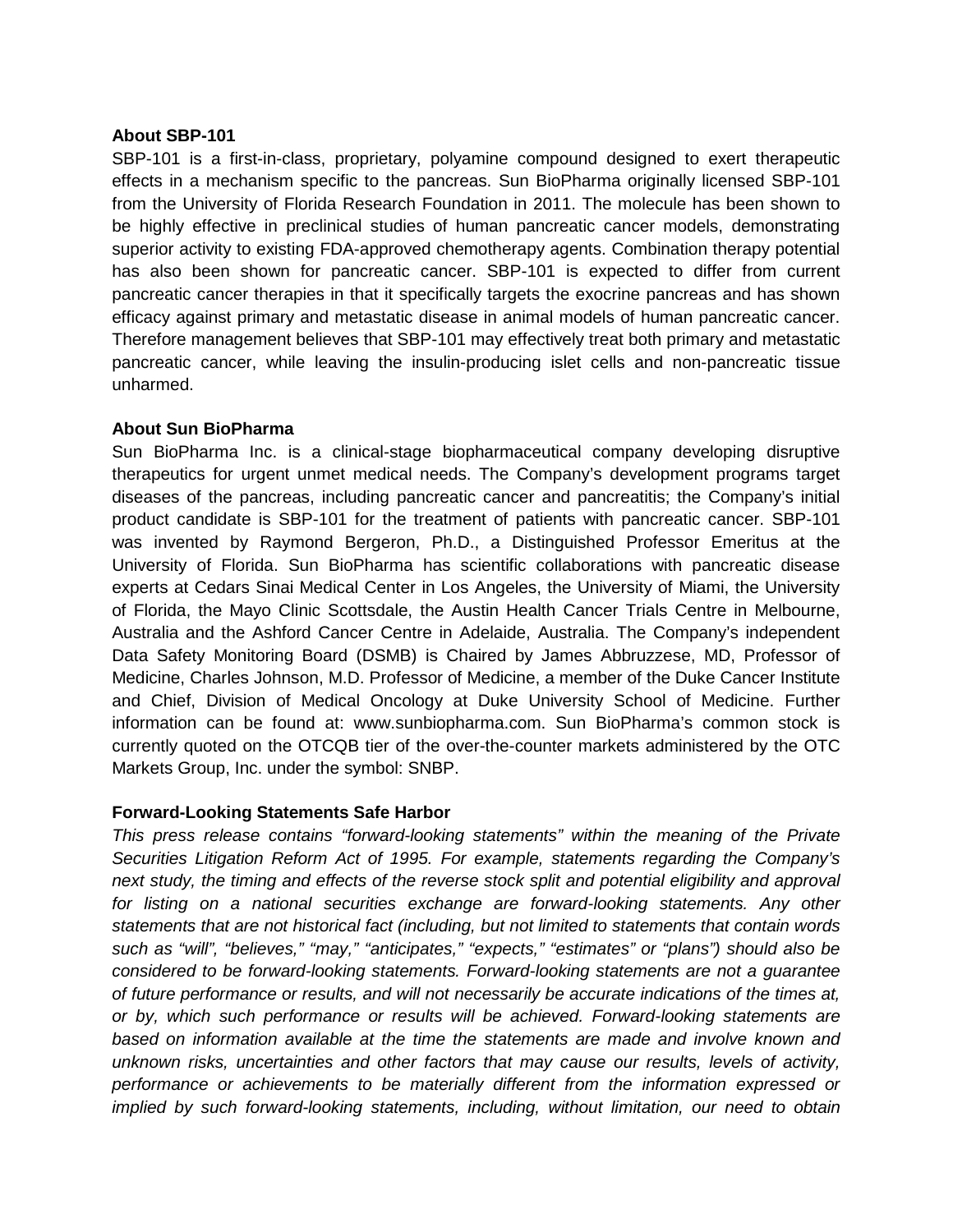*additional capital, which may not be available on acceptable terms or at all, risks inherent in the development and/or commercialization of potential products, uncertainty in the results or timing of clinical trials or regulatory approvals, timing of necessary regulatory processes relating to the reverse stock split, and other material changes in our business that could jeopardize our ability to qualify for listing on a national securities exchange. Actual results may differ materially from the results anticipated in these forward-looking statements and as such should be evaluated together with the many uncertainties that affect the Company and its business, particularly those disclosed from time to time in its filings with the Securities and Exchange Commission. Stockholders and other readers are cautioned not to place undue reliance on forward-looking statements, which speak only as of the date on which they are made. The Company disclaims any intent or obligation to update these forward-looking statements.*

**Contact Information: Investor & Media Contact:** Tammy Groene – Sun BioPharma, Inc. 952 479 1196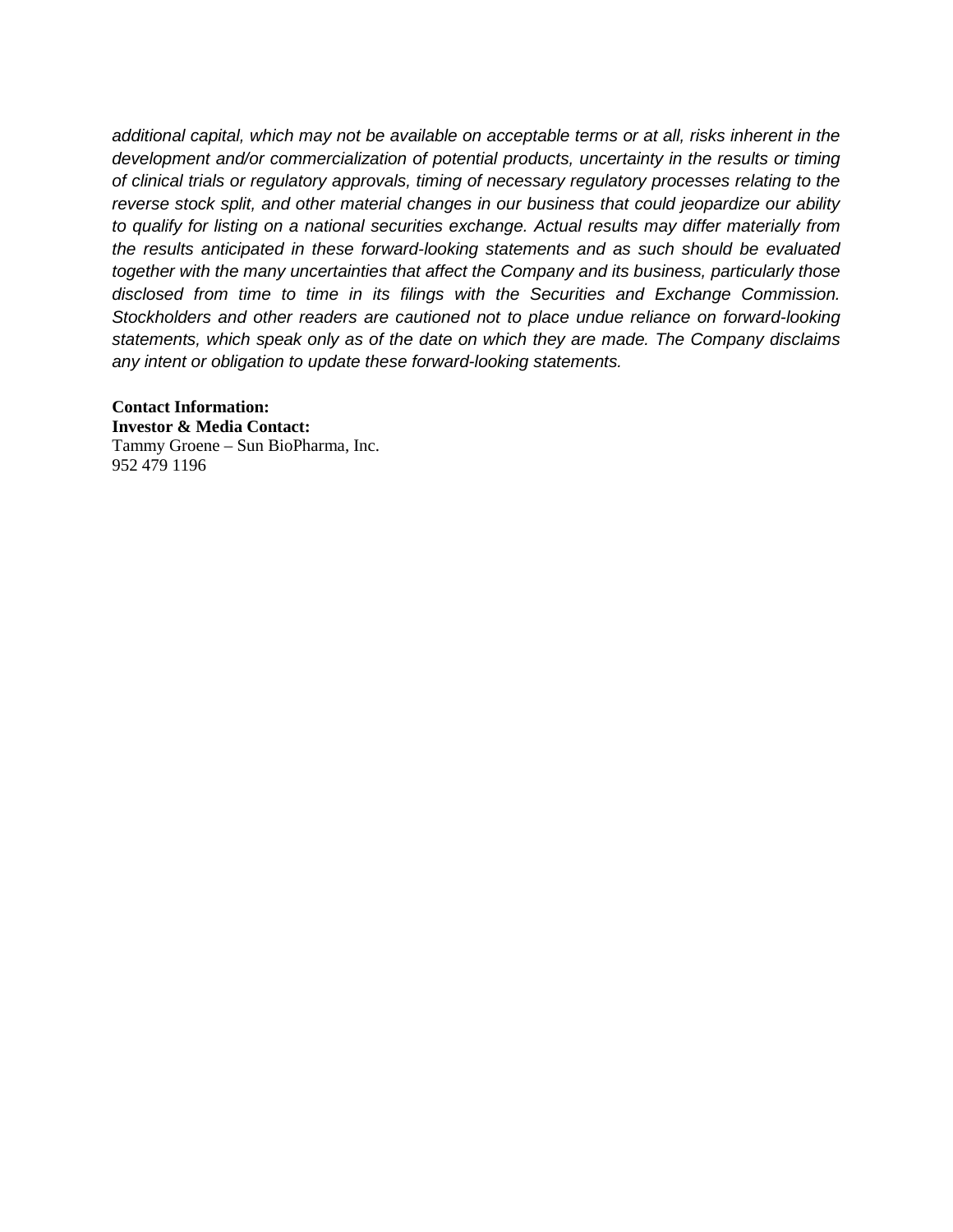## **Sun BioPharma, Inc. Consolidated Statements of Operations and Comprehensive Loss** (unaudited)

(In thousands, except share and per share amounts)

|                                         | <b>Three Months Ended December 31,</b> |                          |                           | <b>Percent</b> | <b>Year Ended December 31,</b> | Percent      |                           |                |               |
|-----------------------------------------|----------------------------------------|--------------------------|---------------------------|----------------|--------------------------------|--------------|---------------------------|----------------|---------------|
|                                         |                                        | 2017                     |                           | 2016           | <b>Change</b>                  | 2017         |                           | 2016           | <b>Change</b> |
|                                         |                                        |                          |                           |                |                                |              |                           |                |               |
| Operating expenses:                     |                                        |                          |                           |                |                                |              |                           |                |               |
| General and administrative              | $\mathcal{S}$                          | 1,171                    | $\mathsf{\$}$             | 1,265          | $(7.4\%)^{\circ}$              | 3,423        | \$                        | 2,664          | 28.5%         |
| Research and development                |                                        | 638                      |                           | 848            | (24.8)                         | 2,593        | 2,504                     |                | 3.6           |
| Operating loss                          |                                        | (1,809)                  |                           | (2,113)        | (14.4)                         | (6,016)      | (5,168)                   |                | 16.4          |
| Other income (expense):                 |                                        |                          |                           |                |                                |              |                           |                |               |
| Interest income                         |                                        |                          |                           |                | nm                             | $\mathbf{1}$ |                           | $\overline{2}$ | (50.0)        |
| Grant income                            |                                        | 54                       |                           |                | nm                             | 163          |                           |                | nm            |
| Interest expense                        |                                        | (472)                    |                           | (45)           | 948.9                          | (1,617)      |                           | (180)          | 798.3         |
| Loss on induced debt<br>conversions     |                                        |                          |                           |                |                                | (3,696)      |                           |                | nm            |
| Other income (expense)                  |                                        | (10)                     |                           | (168)          | (94.0)                         | 255          |                           | (107)          | nm            |
| Total other expense                     |                                        | (428)                    |                           | (213)          | 100.9                          | (4,894)      |                           | (285)          | nm            |
|                                         |                                        |                          |                           |                |                                |              |                           |                |               |
| Loss before income tax<br>benefit       |                                        | (2, 237)                 |                           | (2,326)        | (3.8)                          | (10,910)     |                           | (5, 453)       | 100.1         |
|                                         |                                        |                          |                           |                |                                |              |                           |                |               |
| Income tax benefit                      |                                        | 77                       |                           | 91             | (15.4)                         | 536          |                           | 341            | 57.2          |
|                                         |                                        |                          |                           |                |                                |              |                           |                |               |
| Net loss                                | $\$\,$                                 | (2,160)                  | $\boldsymbol{\mathsf{S}}$ | (2,235)        | $\$\,$<br>(3.4)                | (10, 374)    | $\$\,$                    | (5,112)        | 102.9         |
| Foreign currency translation            |                                        |                          |                           |                |                                |              |                           |                |               |
| adjustment loss                         |                                        | $\overline{\mathcal{A}}$ |                           | 157            | (97.5)                         | (241)        |                           | 63             | nm            |
| Comprehensive loss                      | $\$\,$                                 | (2, 156)                 | $\$\,$                    | (2,078)        | \$<br>3.8%                     | (10,615)     | $\boldsymbol{\mathsf{S}}$ | (5,049)        | 110.2%        |
|                                         |                                        |                          |                           |                |                                |              |                           |                |               |
| Basic and diluted net loss per<br>share | $\$$                                   | (0.58)                   | $\$$                      | (0.70)         | $(17.1\%)$ \$                  | (2.91)       | \$                        | (1.65)         | 76.4%         |
| Weighted average shares                 |                                        |                          |                           |                |                                |              |                           |                |               |
| outstanding-basic and<br>diluted        |                                        | 3,704,207                |                           | 3,217,977      | 15.1%                          | 3,566,098    |                           | 3,106,846      | 14.8%         |

"nm" = not meaningful.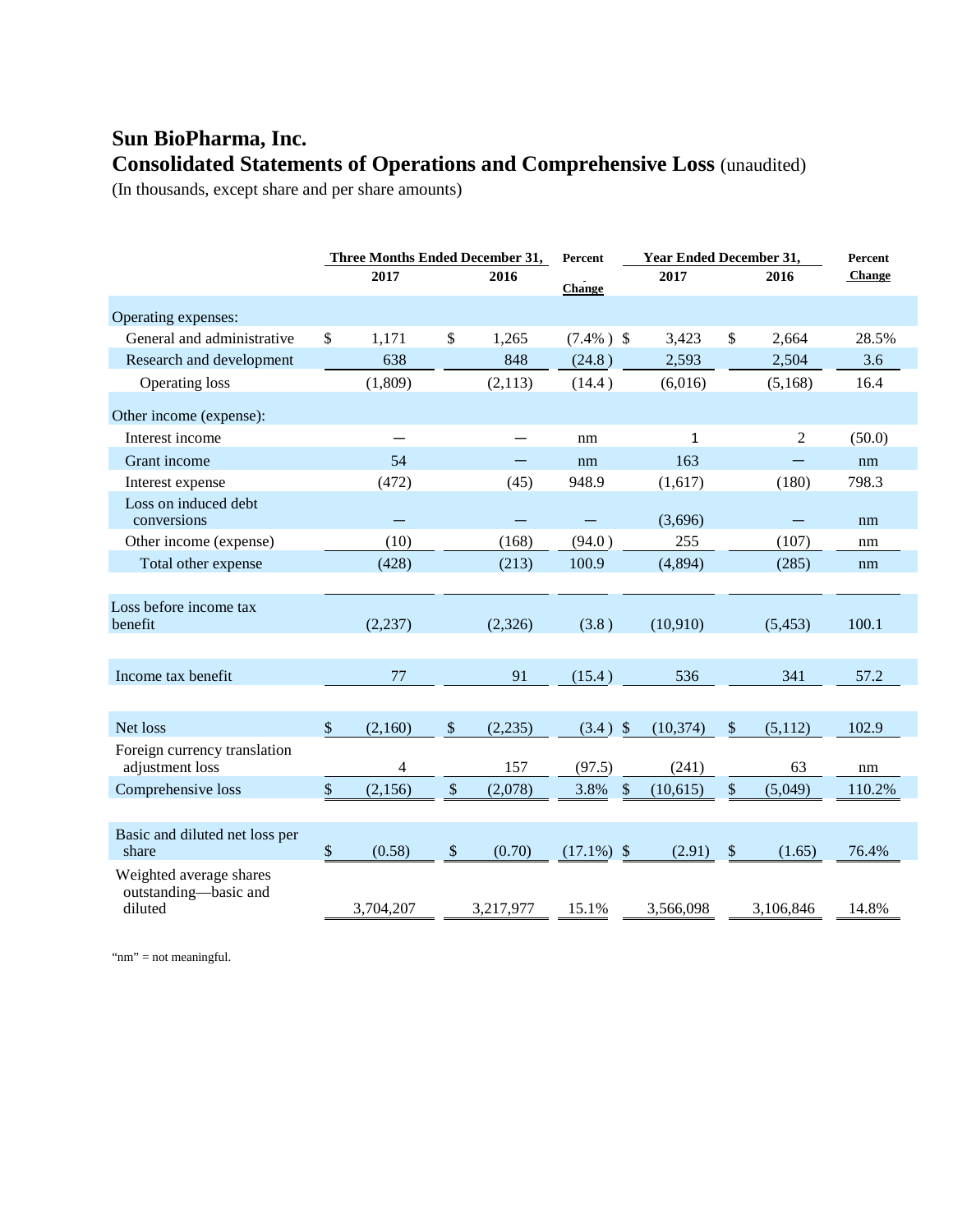# **Sun BioPharma, Inc. Consolidated Balance Sheets** (unaudited)

(In thousands, except share amounts)

|                                                                      |               | <b>December 31, 2017</b> | <b>December 31, 2016</b> |           |  |
|----------------------------------------------------------------------|---------------|--------------------------|--------------------------|-----------|--|
| <b>ASSETS</b>                                                        |               |                          |                          |           |  |
| Current assets:                                                      |               |                          |                          |           |  |
| Cash and cash equivalents                                            | \$            | 152                      | \$                       | 438       |  |
| Prepaid expenses and other current assets                            |               | 195                      |                          | 118       |  |
| Income tax receivable                                                |               | 420                      |                          | 321       |  |
| Total current assets                                                 |               | 767                      |                          | 877       |  |
|                                                                      |               |                          |                          |           |  |
| <b>Total assets</b>                                                  | $\frac{1}{2}$ | 767                      | $\sqrt{2}$               | 877       |  |
|                                                                      |               |                          |                          |           |  |
| <b>LIABILITIES AND STOCKHOLDERS' EQUITY</b>                          |               |                          |                          |           |  |
| Current liabilities:                                                 |               |                          |                          |           |  |
| Accounts payable                                                     | $\mathcal{S}$ | 1,196                    | \$                       | 1,245     |  |
| Accrued expenses                                                     |               | 1,254                    |                          | 842       |  |
| Convertible notes payable, net                                       |               | 1,525                    |                          | 2,733     |  |
| Term debt, current                                                   |               | 14                       |                          | 294       |  |
| Demand notes payable                                                 |               |                          |                          | 250       |  |
| Accrued interest                                                     |               | 181                      |                          | 155       |  |
| Total current liabilities                                            |               | 4,170                    |                          | 5,519     |  |
|                                                                      |               |                          |                          |           |  |
| Long-term liabilities:                                               |               |                          |                          |           |  |
| Term debt                                                            |               | 286                      |                          |           |  |
| Total long-term liabilities                                          |               | 286                      |                          |           |  |
|                                                                      |               |                          |                          |           |  |
| Stockholders' deficit:                                               |               |                          |                          |           |  |
| Preferred stock, \$0.001 par value; 10,000,000 authorized; no shares |               |                          |                          |           |  |
| issued or outstanding as of December 31, 2017 and 2016,              |               |                          |                          |           |  |
| respectively                                                         |               |                          |                          |           |  |
| Common stock, \$0.001 par value; 100,000,000 authorized;             |               |                          |                          |           |  |
| $3,841,652$ and $3,220,100$ shares issued and outstanding, as of     |               |                          |                          |           |  |
| December 31, 2017 and December 31, 2016, respectively                |               | 4                        |                          | 3         |  |
| Additional paid-in capital<br>Accumulated deficit                    |               | 25,625                   |                          | 14,058    |  |
|                                                                      |               | (29, 153)                |                          | (18, 779) |  |
| Accumulated other comprehensive gain (loss), net                     |               | (165)                    |                          | 76        |  |
| Total stockholders' deficit                                          |               | (3,689)                  |                          | (4, 642)  |  |
| Total liabilities and stockholders' deficit                          | \$            | 767                      | \$                       | 877       |  |